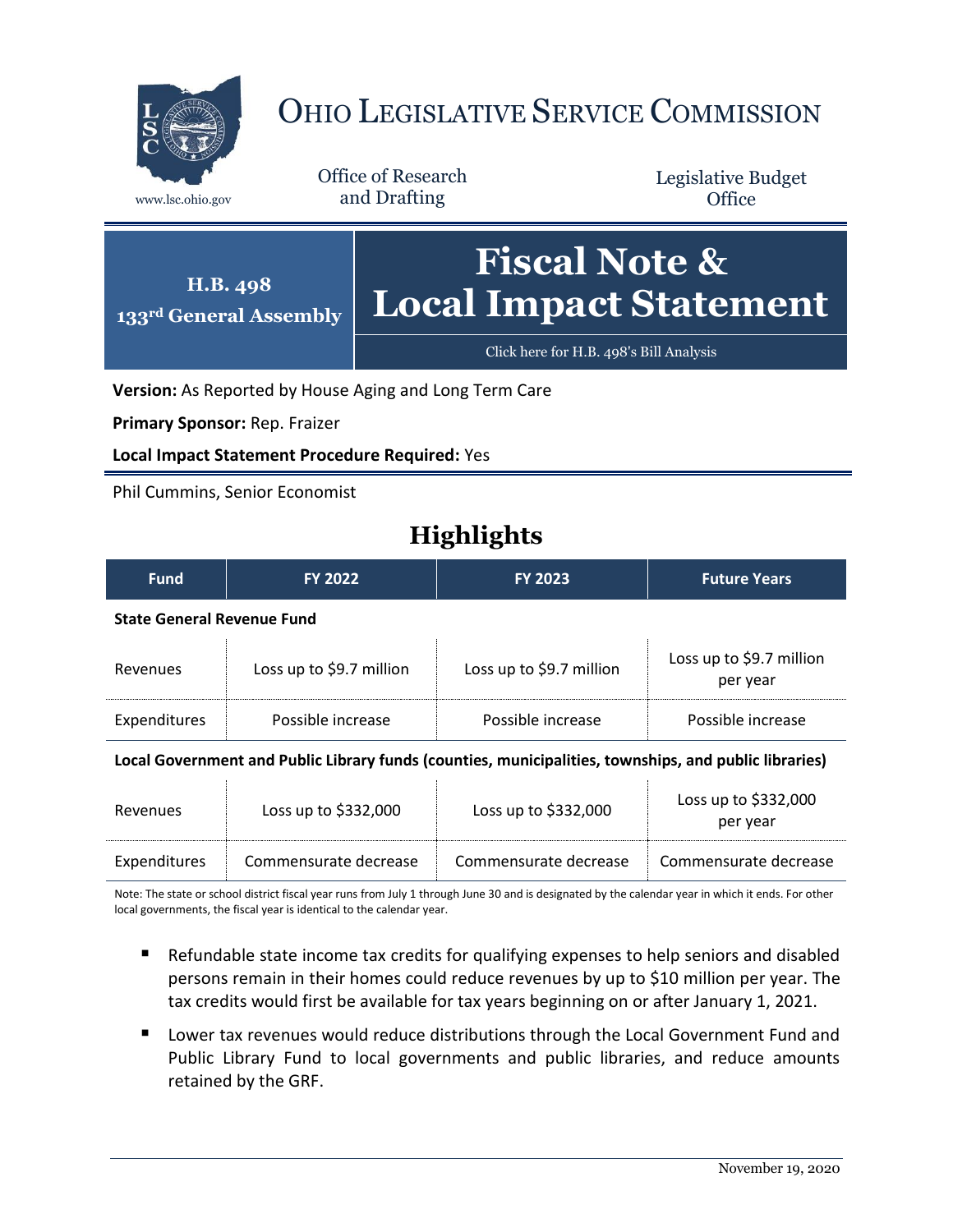**The Ohio Department of Aging will incur new operating costs to administer the tax** credit program. Factors affecting the cost would include how many qualifying taxpayers participate and how complex the applications are to review.

## **Detailed Analysis**

The bill would allow qualifying taxpayers to claim refundable state income tax credits for disability-related home expenses to help them stay in their homes rather than relocating to assisted living facilities. To qualify, a taxpayer or the taxpayer's spouse or dependent must be either older than 59 years of age or permanently disabled. Disability-related home expenses are costs to facilitate activities of daily living and to increase the time that the taxpayer, spouse, or dependent can stay in the residence before needing assisted living. $1$  Refundable expenses include modifications to the home to improve accessibility and provide universal visitability as specified in Ohio Department of Aging (ODA) guidelines, including but not limited to the cost of installation of wheelchair ramps, bathtub bars, and zero-step entrances, and costs for personal care and assistive technology.

ODA would be responsible for establishing guidelines and administering credits, including prescribing the form of application to be submitted by taxpayers and approving applications. The cost of each credit would equal the cost of disability-related home expenses, up to a maximum of \$5,000 per taxpayer. ODA would ensure that total credits per calendar year would not exceed \$10 million, that no taxpayer is approved for a credit who had previously been approved, and that approved transactions do not include any between family members or between a pass-through entity and someone with an ownership interest in the entity.

Assuming that a large number of qualifying taxpayers will apply for the credit, ODA could incur significant costs to verify eligibility, ensure that the claimed expenses comply with guidelines, and otherwise administer the program. The costs could include hiring additional employees or potentially contracting with outside entities to manage the application process. The Department might by rule charge qualifying taxpayers an application fee; this is not addressed in the bill. If so, the fee could offset some of the administrative cost. The Department of Taxation may also incur costs for a new income tax credit program.

A reduction in state income tax revenue, as with other GRF taxes, would reduce distributions to each of the Local Government Fund (LGF, Fund 7069) and the Public Library Fund (PLF, Fund 7065) by 1.66% of the revenue reduction under codified law. During the FY 2020-FY 2021 biennium, distributions to these funds are increased, to 1.68% to the LGF and to 1.70% to the PLF under provisions of H.B. 166 of the 133<sup>rd</sup> General Assembly. The bill specifies that the program would apply starting in tax year 2021, hence would be unlikely to reduce GRF revenue or alter distributions to the LGF or PLF until FY 2022.

## **Potential indirect fiscal effects**

An indirect effect of the bill may be a reduction in GRF spending on Medicaid, thereby partially offsetting the revenue loss. The magnitude of any such savings appears indeterminate. Not all taxpayers claiming the credit would have nursing home or assisted living stays paid by

 $\overline{a}$ 

 $<sup>1</sup>$  Activities of daily living include eating, toileting, transferring, bathing, dressing, and continence.</sup>